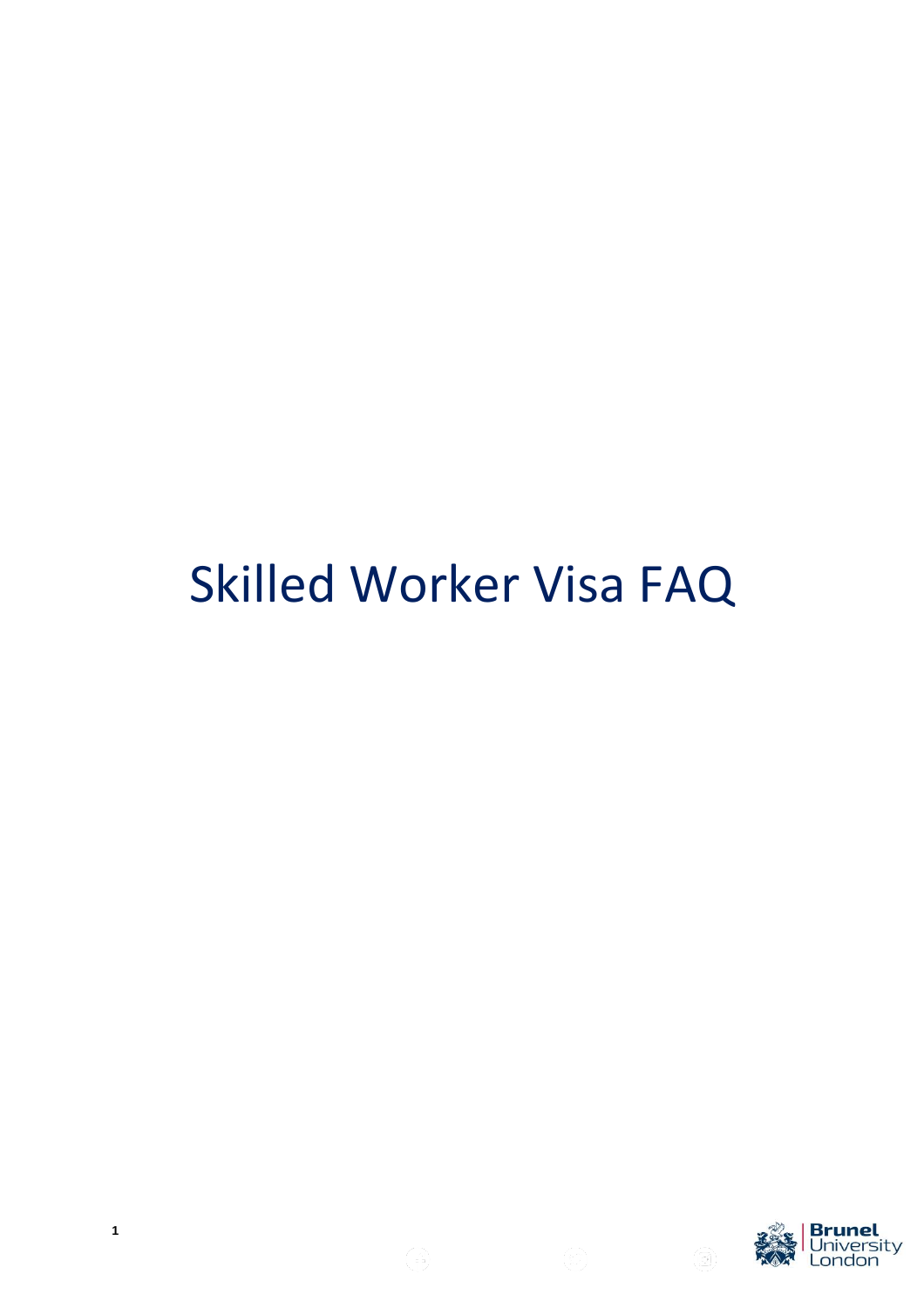# **Table of Contents**

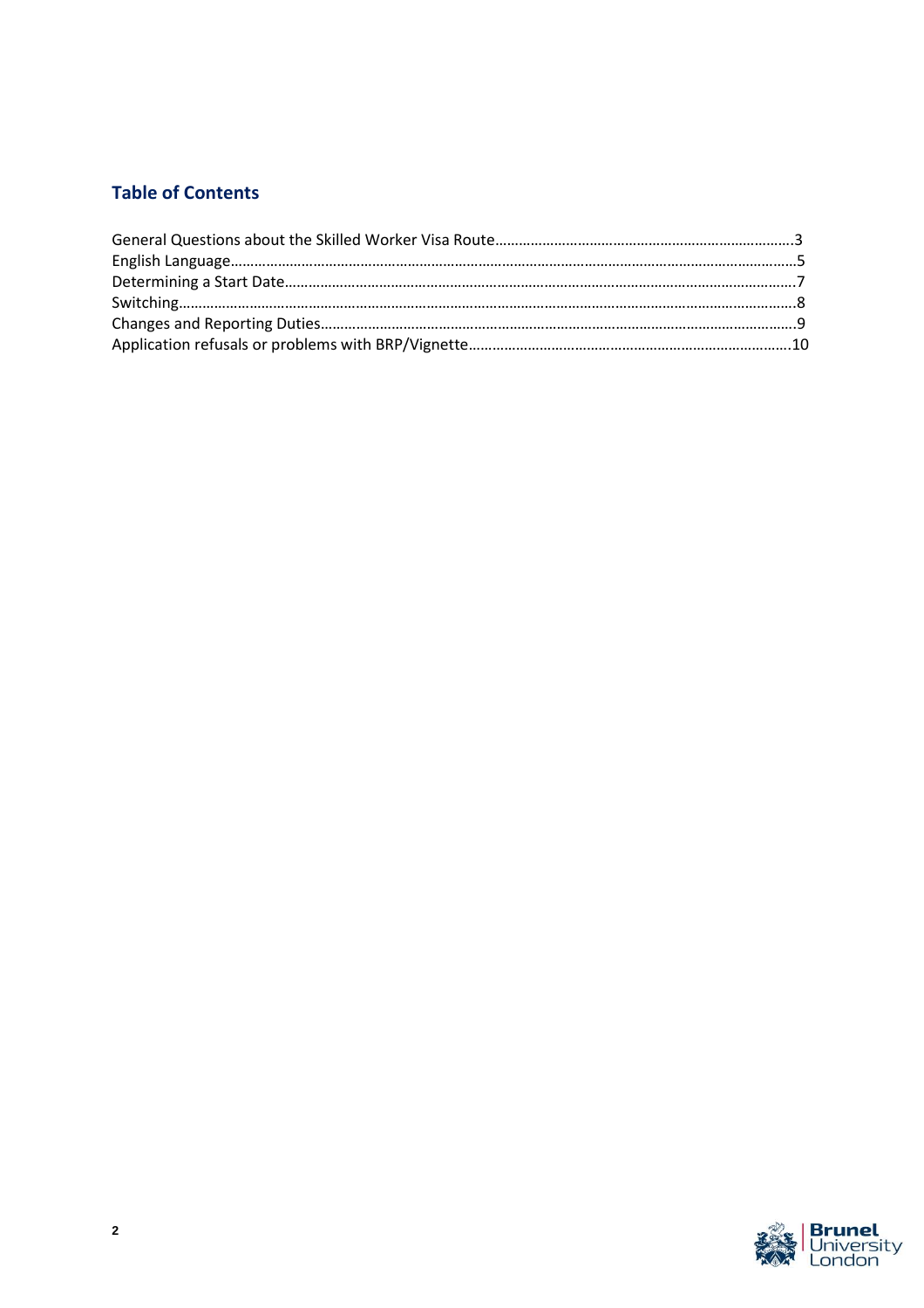A Skilled Worker Visa allows an individual who is not a UK or Irish citizen to come and stay in the UK to do an eligible job with an approved employer. This visa has replaced the Tier 2 (General) work visa.

# **General Questions about the Skilled Worker Visa Route**

#### **1. What are the requirements for a Skilled Worker Visa?**

There are four main requirements for a Skilled Worker visa whereby applicants will need to score 70 points to be eligible for this visa category:

- The applicant must have a job offer from a licensed sponsor and a Certificate of Sponsorship (CoS) assigned.
- The job must be at an appropriate skill level at least RQF level 3 and must be in a suitable occupation code which can be found i[n Appendix Skilled Occupations.](https://www.gov.uk/guidance/immigration-rules/immigration-rules-appendix-skilled-occupations)
- The salary must be at a certain level. This must generally be a salary which meets (or exceeds) the general salary threshold of £25,600pa, and the 'going rate' for the occupation, whichever is higher. However, there are exceptions to this rule and a lower salary may be permitted dependent on different eligibility routes under tradable points.
- The applicant must satisfy an English language requirement.

The full details of the requirements can be found in [Appendix Skilled Worker to the](https://www.gov.uk/guidance/immigration-rules/immigration-rules-appendix-skilled-worker)  [Immigration Rules.](https://www.gov.uk/guidance/immigration-rules/immigration-rules-appendix-skilled-worker)

# **2. What are the other documents Applicants have to provide as a part of their Visa Application (this list is non-exhaustive)?**

- Certificate of sponsorship reference number (assigned and issued by the University).
- Evidence of their knowledge of English (please see the 'English Language' section below).
- A valid passport or other document that shows their identity and nationality.
- Job title and annual salary.
- Job's occupation code.
- Brunel University's sponsor licence number which will be on their assigned CoS.
- Evidence of personal savings to show they can support themselves in the UK, if their CoS does not confirm certified maintenance.
- Tuberculosis (TB) test results if from [a listed country.](https://www.gov.uk/tb-test-visa/countries-where-you-need-a-tb-test-to-enter-the-uk)
- A vali[d ATAS certificate](https://www.gov.uk/guidance/find-out-if-you-require-an-atas-certificate) if the job involves researching a sensitive subject at PhD level or above.

#### **3. How long can the Employee stay?**

The Home Office allows for the initial visa to be valid for up to 5 years before needing to extend it. However, in line with our University standard procedure, a CoS is assigned in line with the length of the employment contract (if it's a fixed-term contract) or for an initial 3 years with the intention of extension if employment continues with Brunel University London.

On a Skilled Worker visa, an employee can apply to extend their visa as many times as they wish as long as they continue to meet the eligibility requirements. This route can lead to Indefinite Leave to Remain after five years of continuous residency in the UK.

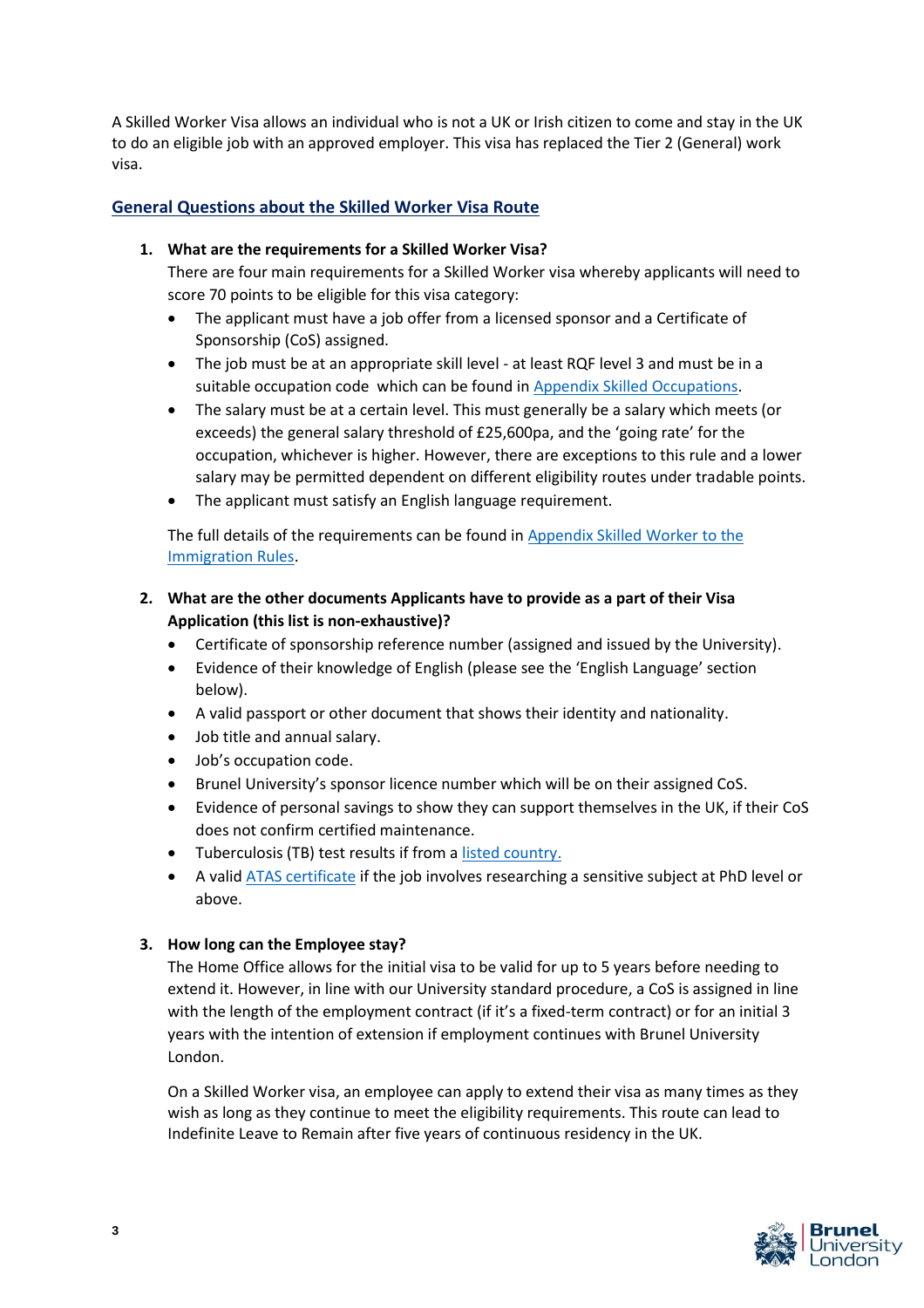It is important to note that as 'Indefinite Leave to Remain' is completely separate to the Skilled Worker visa category and is deemed as a 'personal choice', it is the individual's responsibility to ensure they have prepared and obtained all required documentation as a part of their application. The University will also be unable to expense them for these costs the employee is fully liable for this.

# **4. How much does a Skilled Worker Visa Cost?**

The employee will have to pay the visa application fee of between £610 to £1,408 depending on their particular circumstance and the Immigration Health Surcharge (IHS) which needs to be paid upfront for each year sponsored.

The same costs apply to any dependants applying with the main visa applicant. The University is not liable for paying these charges.

If, however, the employee is a national of one of the following countries, their application fee will be automatically reduced by £55:

Austria, Belgium, Croatia, Republic of Cyprus, Czech Republic, Denmark, Finland, France, Germany, Greece, Hungary, Iceland, Ireland, Italy, Latvia, Luxembourg, Malta, Netherlands, North Macedonia, Norway, Poland, Portugal, Slovakia, Spain, Sweden or Turkey.

This reduction also applies to those whose job is on the shortage occupation list.

This only applies to the main applicant. Their partner and children will still need to pay the full application fee.

Brunel University pays for the CoS application and the Immigration Skills Charge (ISC), if applicable. \*Certain exemptions apply where ISC is not paid e.g. if the employee belongs to certain SOC codes such as 2119 and 2311 and switching from the Tier 4/Student route). The following **ISC** calculator will confirm whether ISC needs to be paid.

\*\*In addition to this, CoS' are free for employees from the previously mentioned countries (above).

| <b>Application</b><br><b>Type</b>        | <b>Application Fee</b><br><b>Per Candidate</b><br>(Paid by<br>Employee)                                                | <b>Immigration</b><br><b>Healthcare</b><br>Surcharge<br>(IHS) (Paid<br>bv<br>Employee) | <b>Expedited</b><br><b>Service</b><br>(Optional - Paid<br>by Employee)                            | <b>CoS Fee</b><br>(Paid by<br>Employer) | Immigration<br><b>Skills Charge</b><br>(If applicable<br>$-$ Paid by<br>Employer) |
|------------------------------------------|------------------------------------------------------------------------------------------------------------------------|----------------------------------------------------------------------------------------|---------------------------------------------------------------------------------------------------|-----------------------------------------|-----------------------------------------------------------------------------------|
| Applying<br>from<br>Outside of<br>the UK | Up to $3$<br>$\bullet$<br>vears -<br>£610 per<br>person<br>More than<br>$\bullet$<br>3 years -<br>£1,220 per<br>person | $£624$ per<br>year, per<br>person (paid<br>upfront)                                    | Priority<br>$\bullet$<br>Service -<br>£220<br>Super<br>$\bullet$<br>Priority<br>Service -<br>£956 | **£199                                  | *£1,000 per<br>year (paid<br>upfront)                                             |

Please see the table below for a full breakdown of the costs:

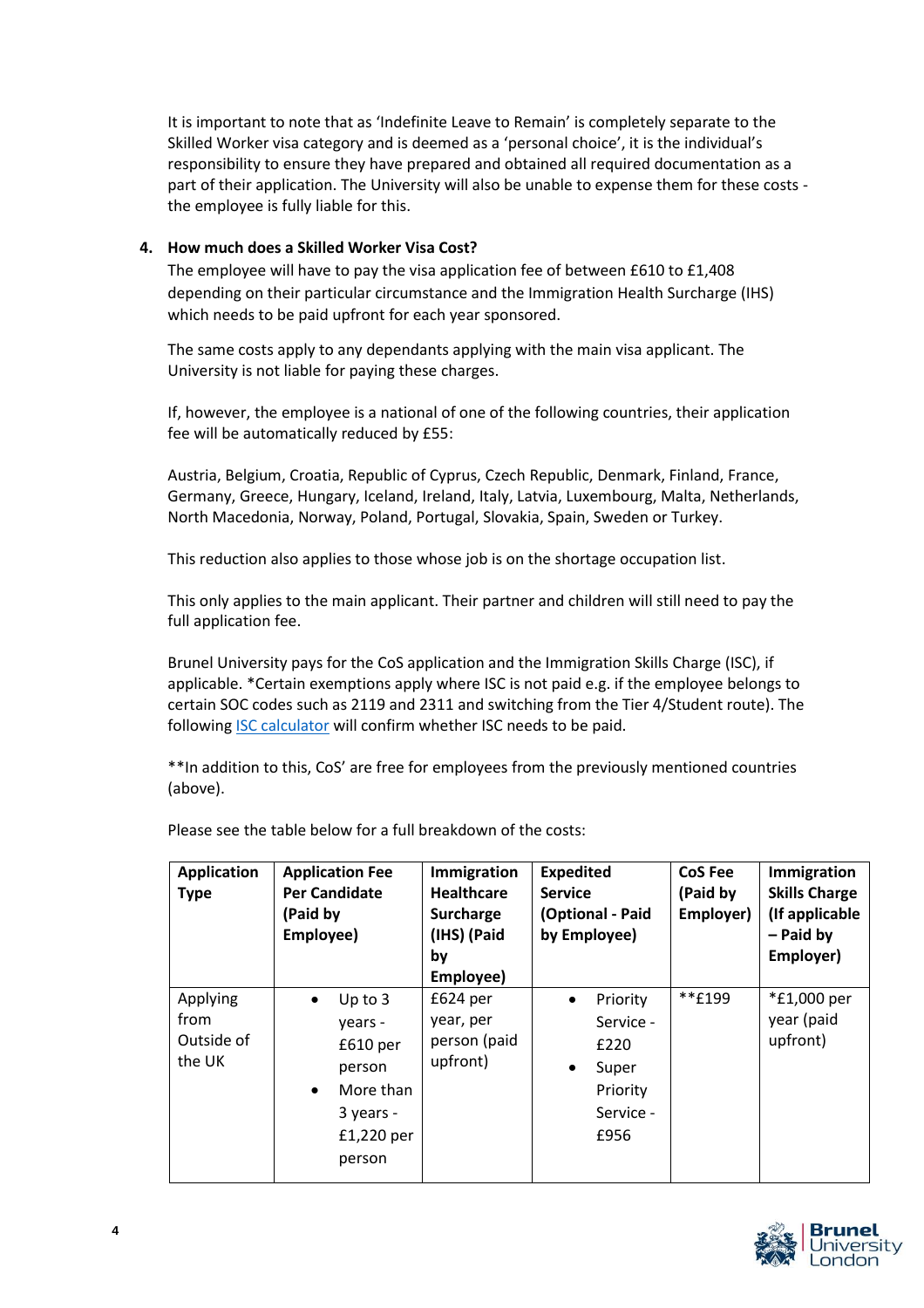| Applying<br>from inside<br>the UK<br>(switching,<br>updating or<br>extending)                | Up to 3<br>$years -$<br>£704 per<br>person<br>More than<br>$3$ years $-$<br>£1,408 per<br>person            | £624 per<br>year (paid<br>upfront) |           | Priority<br>Service -<br>£500<br>Super<br>Priority<br>Service -<br>£800                                                                                                     | **£199 | *£1,000 per<br>year (paid<br>upfront) |
|----------------------------------------------------------------------------------------------|-------------------------------------------------------------------------------------------------------------|------------------------------------|-----------|-----------------------------------------------------------------------------------------------------------------------------------------------------------------------------|--------|---------------------------------------|
| Shortage<br>occupation<br>roles, both<br>in-country<br>and out of<br>country<br>applications | Up to 3<br>$\bullet$<br>$years -$<br>£464 per<br>person<br>More than<br>$3$ years $-$<br>£928 per<br>person | £624 per<br>year (paid<br>upfront) | $\bullet$ | Priority<br>Service -<br>£220<br>outside<br>the UK<br>and £500<br>inside.<br>Super<br>Priority<br>Service -<br>£956<br>outside<br>the UK<br>and £800<br>(inside<br>the UK). | **£199 | *£1,000 per<br>year (paid<br>upfront) |

# **5. Can an Employee claim back the Visa costs?**

New employees joining the University who require the Skilled Worker Visa and for whom the University's Relocation Policy would apply, are able to claim for their own Visa and NHS costs, albeit that this reimbursement would be taxable in line with HMRC.

More information regarding support with immigration costs can be found [here,](https://staff.brunel.ac.uk/directorates/hr/recruitment/global-mobility) including the Relocation policy.

#### **English Language**

#### **6. How does an Applicant prove their level of English?**

An individual must prove they can read, write, speak and understand English to at least level B1 on the Common European Framework of Reference for Languages (CEFR) scale.

This can be done by:

- Passing a Secure English Language Test (SELT) from an approved provider.
- Having a GCSE, A level, Scottish National Qualification level 4 or 5, Scottish Higher or Advanced Higher in English, gained through study at a UK school that began when they were below the age of 18.

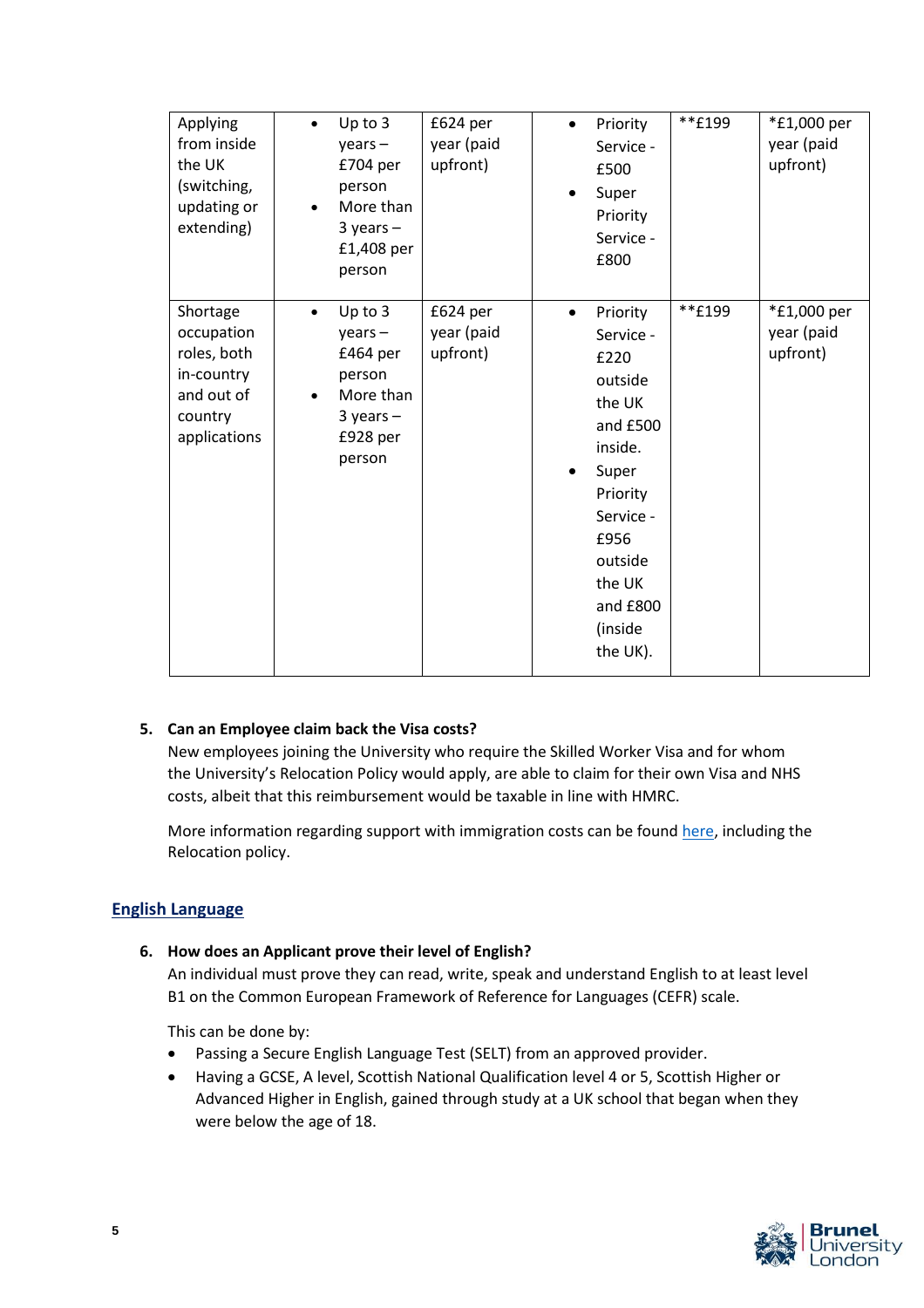• Hold a degree level qualification that was taught in English. If, however they studied outside of the UK, they'll need to apply through [ECCTIS](https://www.ecctis.com/visasandnationality) (formerly UK NARIC) to confirm their qualification is equivalent to a UK bachelor's degree, master's degree or PhD.

#### **7. Who is exempt from proving proficiency in English?**

Nationals from the following countries are not required to prove their knowledge of English:

Antigua and Barbuda Australia the Bahamas Barbados Belize Canada Dominica Grenada Guyana Jamaica Malta New Zealand St Kitts and Nevis St Lucia St Vincent and the Grenadines Trinidad and Tobago USA

**8. What if studies were taught in a majority English speaking Country?**

If the employee is not a national of any of the above countries nor did they study in the UK, but studied in a majority English speaking country, they will not need their English proficiency level confirmed. However, they will still have to go through ECCTIS to have their university degree(s) compared to the standard of Bachelor, Master's or PhD in the UK and will receive a statement of comparability.

- **9. Does an Employee need to carry out both a SELT test and obtain an ECCTIS certificate?** No, it's either one or the other. If the degree was not taught in English, the SELT test is the option to choose.
- **10. Is it compulsory to use a PhD certificate to obtain the Statement of Comparability?** Any degree certification can be used to obtain the Statement of Comparability. It is only compulsory to use the PhD certificate if the employee is using their PhD to qualify for tradeable points for the Skilled Worker route.

#### **11. How long does it take to receive the ECCTIS certificate?**

If the PhD tradable points option is not being used, once ECCTIS have received all required documents and payment, they complete the assessment within 10 working days. Alternatively, they offer an expedited service in which they offer either a 24- or 48-hour fast track service.

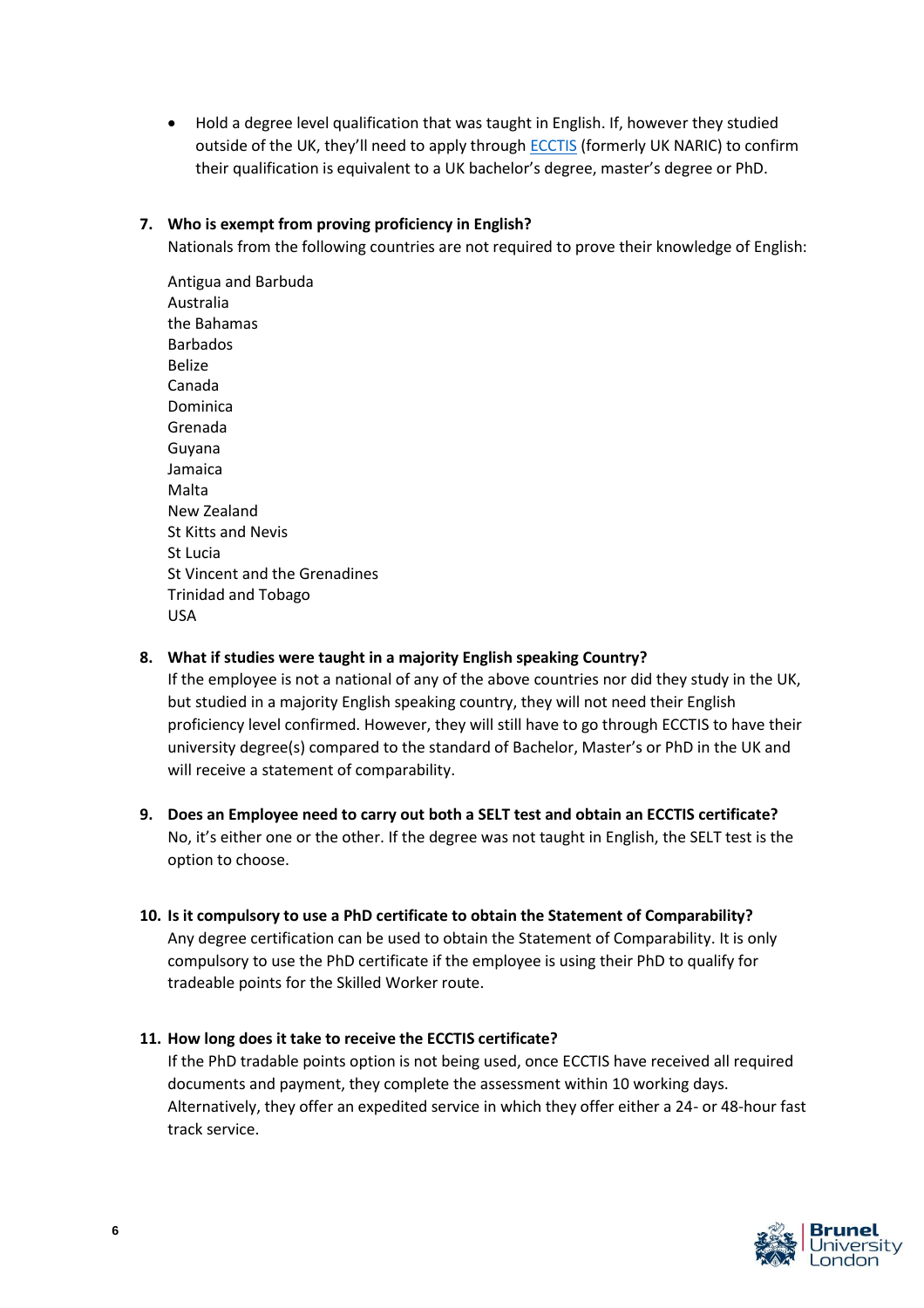If, however, the employee is using their PhD to qualify for tradeable points and demonstrate their English proficiency via this route, once ECCTIS have received all of the necessary documents and payment, they will complete the assessment within 30 working days.

# **12. If IELTS is chosen as the provider for the SELT test, which test is the correct one to take?**

Technically, either IELTS for UKVI General Training or IELTS for UKVI Academic can be taken and accepted for work as long as a minimum of B1 CEFR level is achieved.

Nevertheless, the IELTS Academic route measures whether their level of English language proficiency is suitable for an academic environment as it reflects aspects of academic language. Therefore, as employees will be working in an academic background, the 'Academic' route test is probably better suited due to the area of work and environment.

#### **13. How long does it take to receive SELT results?**

The standard turnaround time is usually around 14 days. However, each approved provider has their own processing times, whereby some may offer expedited services. Therefore, it is recommended to check the specific providers website to obtain these details.

# **Determining a Start Date**

#### **14. What factors need to be considered when trying to determine a start date?**

As the employer, before a start date is confirmed, we ask the Manager and employee to allow up to 12 weeks, minimum, (from the point of being offered the job) for a realistic start date.

This is to allow enough time for the internal visa process to be completed by HR (including the CoS allocation and issuing) as well as allowing the individual to complete their side of the process.

There are other factors to take into consideration which ultimately impact on the start date. These include:

- Whether the application is made inside or outside of the UK.
- Whether standard service will be used or if an expedited service will be opted for.
- The country in which the employee is travelling from and whether or not they need to quarantine upon arrival to the UK.
- If an ATAS certificate is required. It can take up to 4 weeks to receive this and must be an attached document in the visa application.

It is crucial that a realistic start date is agreed and one that can be met, as it can potentially have an impact on sponsorship.

#### **15. How long does the visa processing take?**

The earliest an employee can submit their visa application **is up to 3 months before their start date in the UK;** The date is also included on their Certificate of Sponsorship (CoS).

Once the employee has applied online, proved their identity and provided their documents, the outcome is usually made within:

- 3 weeks, if they're outside the UK.
- 8 weeks, if they're inside the UK.

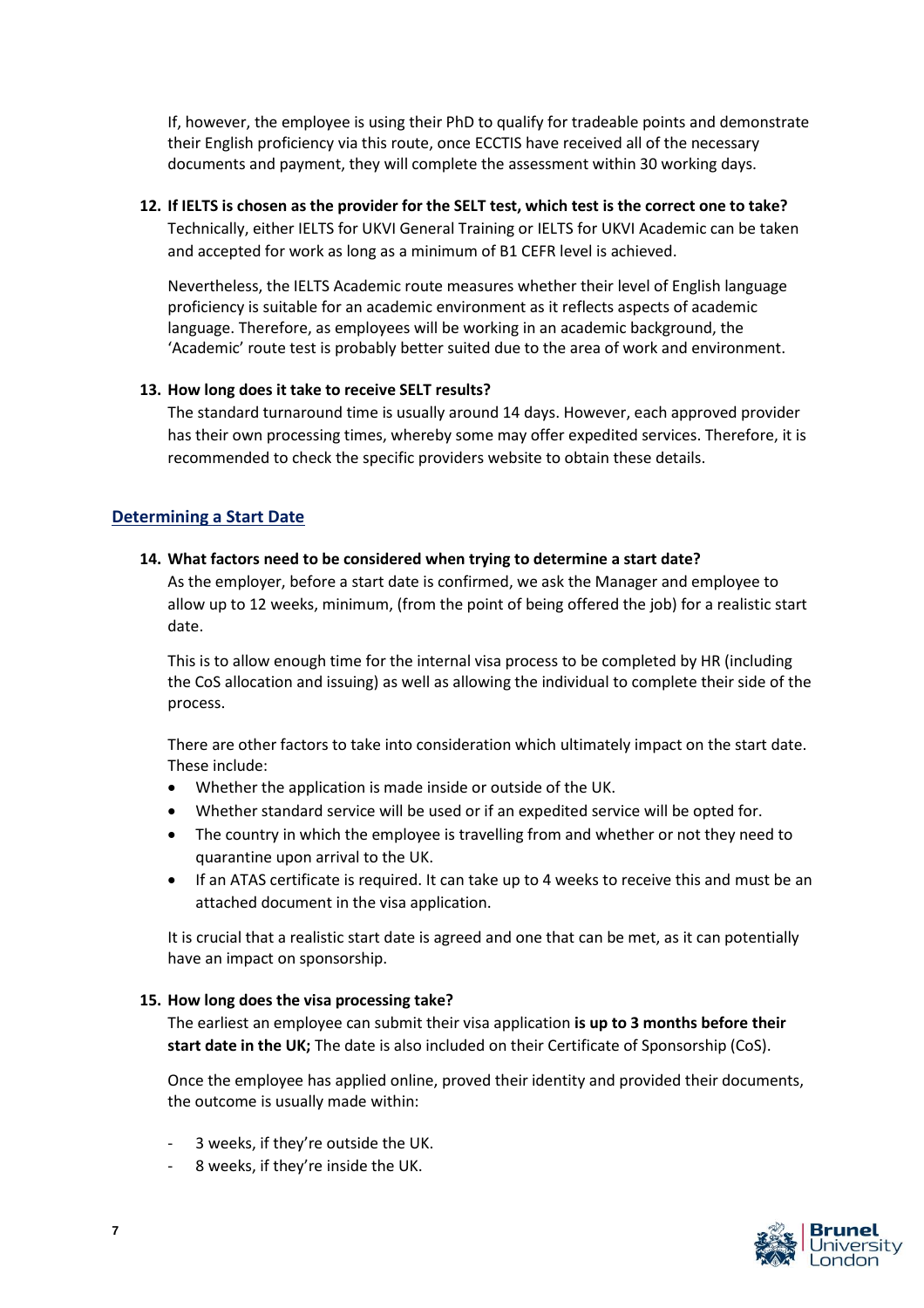If the employee needs to attend a biometric appointment, the timings may take slightly longer however, they may be able to opt for an expedited service if this is offered by the visa application centre they'll be attending (each country and application centre have their own different services). If 'priority service' is opted for, they would receive an outcome on their application within 5 working days of the appointment. Alternatively, if 'super priority' is offered as a service, the employee will receive their outcome within 1-2 working days of the appointment.

Please note, if the 'UK Immigration: ID Check' app is used to prove identity (this can be used by EU/EEA nationals with a biometric passport or BNO passport holders), they will not require a biometrics appointment and would not be able to opt for an expedited service.

# **Switching**

**16. Can an individual switch into the Skilled Worker category from another Visa Category?** In the majority of cases, it is possible to switch into the Skilled Worker route without leaving the UK.

Those who cannot switch into the Skilled Worker route include those who have or were last granted permission as a:

- **Visitor**
- Short-term student
- Parent of a child student
- Seasonal worker
- Domestic worker in a private household
- Outside the Immigration Rules.

# **17. Does that mean an individual who is on a Tier 4/Student visa can switch into the Skilled Worker route within the UK?**

Yes.

Under the new immigration points-based system, applicants who are currently in the UK on a Tier 4/ Student visa are considered as a 'new entrant'.

A 'new entrant' means someone who is at the beginning of their career, who meets specific criteria. Please note, that it does not mean an individual who is making their first Skilled Worker application or entering the UK for the first time.

The applicant must have been sponsored to study one of the following courses:

- a UK bachelor's degree
- a UK master's degree
- a UK PhD or other doctoral qualification;
- a Postgraduate Certificate in Education
- a Professional Graduate Diploma of Education

The individual must have completed (or be applying no more than 3 months before they are expected to complete) the course. An exception applies to PhD and other doctoral qualifications, where the applicant must have completed at least 12 months' study in the UK towards the qualification.

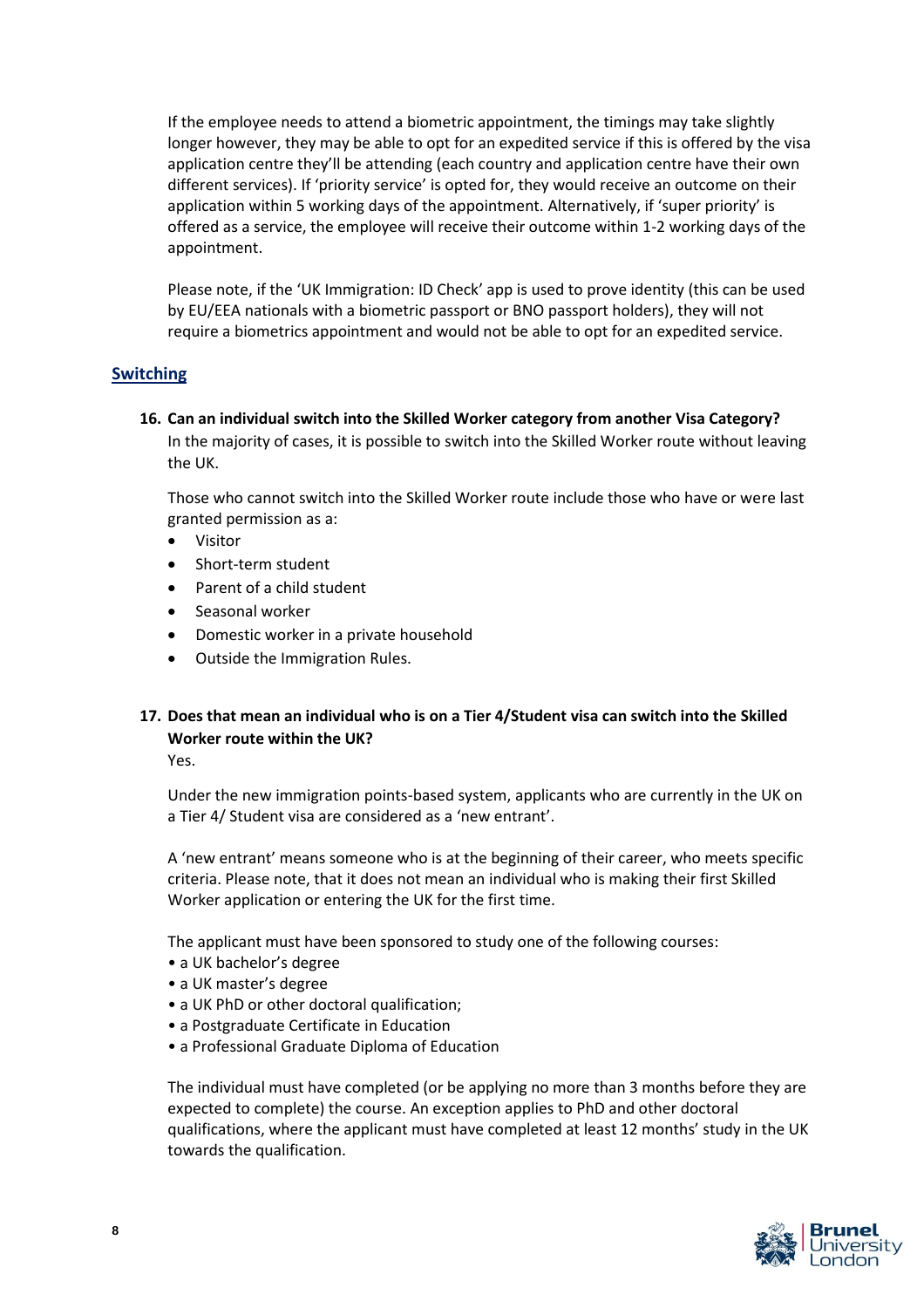It is important to note, that if a PhD student is planning on starting their employment under their new Skilled Worker visa after they have completed their PhD, Brunel University's policy regards a PhD student to have completed their degree only when it is awarded.

# **18. Can a Tier 4/Student applicant commence employment whilst their Skilled Worker Visa is pending?**

Whilst the Skilled Worker visa application is pending, working permissions would fall back on their Tier 4/Student visa which only allows an employee to work 15 hours per week maximum, within term-time, as per Brunel's rules.

Although they can work restricted hours, the rules state they cannot fill a full-time permanent vacancy other than a recognised foundation programme and all other requirements are met or where they are filling a post as a Student Union Sabbatical Officer.

Therefore, the applicant would not be able to commence their full-time, permanent role until they have received their Skilled Worker visa.

If the applicant is undertaking a PhD award and has completed the degree, received the award certification or other relevant documentation such as an award letter from the sponsor University to evidence the completion of the PhD, and thus be deemed no longer 'in-term' time, they may be able to work full-time for the remainder of their visa but this would need to be reviewed and confirmed by HR first.

#### **Changes and Reporting Duties**

#### **19. What happens if the original start date cannot be met?**

If the start date needs to change prior to the application being submitted, a sponsor note should be added by Brunel via the Sponsor Management System (SMS) to amend the date.

However, if the employee has been granted with entry clearance or permission to stay, the new start date can not be delayed by more than 28 days otherwise sponsorship will need to be stopped and reported on the SMS.

If the new start date is within 28 days, this still needs to be reported on the SMS within 10 wording days of the event occurring.

#### **20. What happens if the Employee's job has changed?**

If any of the following situations have happened, a new CoS needs to be assigned and the employee needs to make a change of employment application, i.e. a new visa application:

- The employee is changing sponsor (employer).
- The employee is remaining with the same sponsor but their job is changing to a different occupation code.
- The employee leaves a job that's on the shortage occupation list for a job that is not on the list.

The employee cannot commence their new role until they have received the outcome of their new application and obtained their new visa. They can however, continue working in their current job whilst the application is pending.

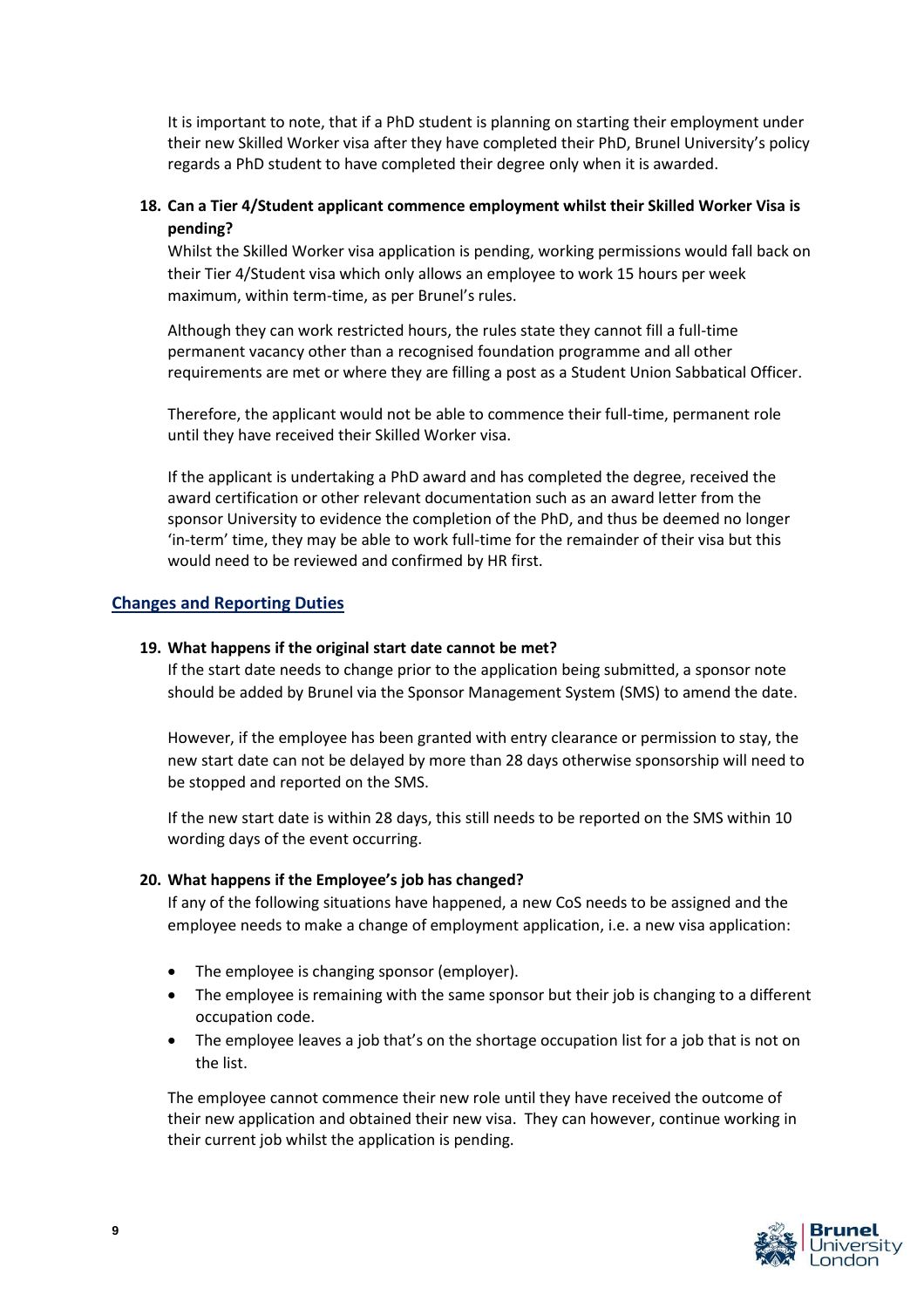If there are any minor changes to an employee's role e.g. change in job title and duties (but remaining in the same SOC code), change in work location, salary or working hours (as long as this still meets the eligibility requirements of the Skilled Worker visa) or if there is a period of unpaid leave (no more than 4 weeks as per the immigration rules), this must be reported on the SMS by Brunel within 10 working days of the event occurring.

# **21. When do the Reporting Duties begin?**

As a Sponsor, Brunel University London's sponsor duties start on the day the employee's Certificate of Sponsorship (CoS) is assigned to them. As pe[r UKVI guidelines,](https://assets.publishing.service.gov.uk/government/uploads/system/uploads/attachment_data/file/987890/2021-05-18_Sponsor-guidance-Part-3-compliance-05-21_v1.0.pdf) duties include:

- Reporting duties.
- Record-keeping duties.
- Complying with UK immigration laws and all parts of the 'Worker and Temporary Worker sponsorship guidance'.
- Complying with wider UK law.
- Not engaging in behaviour or actions that are not conducive to the public good.

#### **22. What are the Employee's Duties as a Sponsored Worker?**

As per Brunel University's responsibilities, the employee is also required to comply with Immigration legislation and wider UK law. Examples include the following but this list is not exhaustive:

- If there is anything that changes or affects their immigration status, the employee must inform us immediately.
- If their visa application is refused, they need to inform us immediately as the University will need to notify UKVI as part of its reporting obligations.
- Having a National Insurance Number and ensuring salary is paid into a bank account held in their own name.
- Keeping us updated on any changes to their contact details.
- Agreeing any leave of absence with their line manager and recording it in the appropriate way (via CHIME).
- Keeping us updated and informing us of any time working away from the University campus or their normal/contracted base.

These (amongst all other of their obligations) also coincide with our obligations as the Sponsor, as stated above, in also complying with immigration, wider UK laws and our reporting and record keeping duties.

## **Application refusals or problems with BRP/Vignette**

#### **23. What happens if the visa application is refused?**

The employee would ordinarily receive a letter or an email explaining why the application has been refused and whether they have the right to either an Administrative Review or an Immigration Decision Appeal.

The employee must notify the HR team immediately so that this can be reported on the SMS within the required timeframe.

#### **24. There is an error on the vignette, how can this be rectified?**